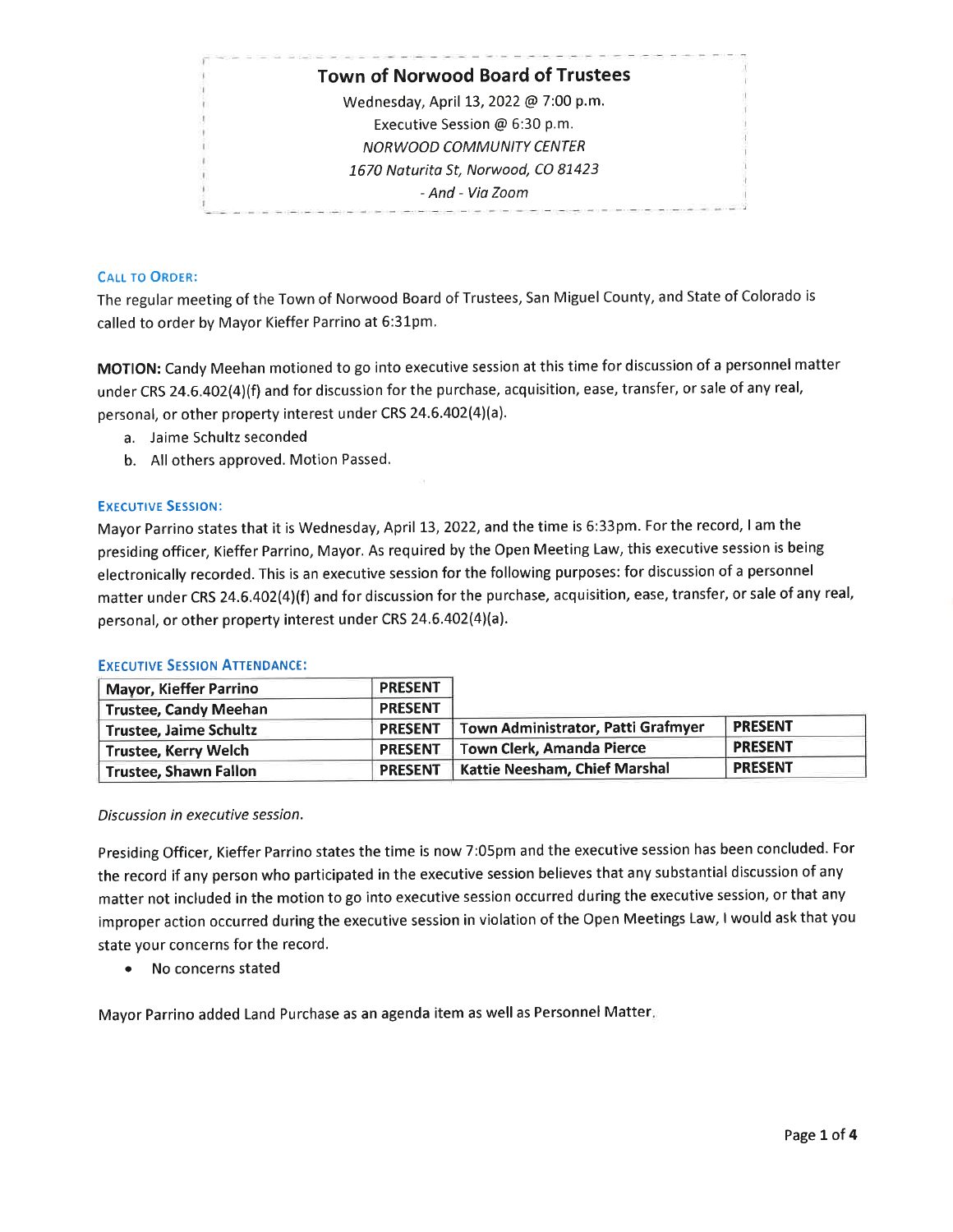ATTENDANcE

| Mayor, Kieffer Parrino       | <b>PRESENT</b> |                       |                |  |
|------------------------------|----------------|-----------------------|----------------|--|
| <b>Trustee, Candy Meehan</b> | <b>PRESENT</b> | Trustee, Kerry Welch  | <b>PRESENT</b> |  |
| Trustee, Jaime Schultz       | <b>PRESENT</b> | Trustee, Shawn Fallon | <b>PRESENT</b> |  |

| Town Administrator, Patti Grafmyer | <b>PRESENT</b> |                           |                |  |
|------------------------------------|----------------|---------------------------|----------------|--|
| Kattie Neesham, Chief Marshal      | <b>PRESENT</b> | Town Clerk, Amanda Pierce | <b>PRESENT</b> |  |

Others: Others via Zoom and in person; those who spoke will be called out in the minutes. Those in person were asked to sign in on the sign in sheet.

#### PUBLIC COMMENT: NONE

#### APPROVAL/REVIEW OF CONSENT AGENDA:

- **F** Minutes of March 09,2022
- . Minutes of March 30,2022
- . April Financials

MOTION: Jaime Schultz made a motion to approve the Consent Agenda

- a. Candy Meehan seconded
- b. Allothers approved. Motion Passed.

#### BoARD BUSINESS:

#### Personnel Matter

Added after staff wanted to have this matter heard in open session. The board felt the complaint in question against Patti Grafmyer was unfounded. They all agreed not to pursue any reprimands. Jaime Schultz wanted staff to updated complaint procedure to ensure if there are concerns with staff especially administrator, the procedure is updated to correct chain of command. She would like to ensure the Town has a workforce harassment policy and if not to create one.

#### Land Purchase

MOTION: Candy Meehan made a motion to direct staff to negotiate the price with Norwood School District as per discussed in executive session.

- a. Kerry Welch seconded
- b. Allothers approved. Motion Passed.

#### Funding Request for Rural Philanthropv Davs. Carrie Andrew

MOTION: Jaime Schultz made a motion to approve the funding request for Rural Philanthropy Days in the amount of SLs0o.

- c. Shawn Fallon seconded
- d. Allothers approved. Motion Passed.

#### North Lucerne closure for Fire Department Election, Sonny Lopez

MOTION: Shawn Fallon made a motion to approve closing North Lucerne for fire department elections.

- a. Jaime Schultz seconded
- b. Allothers approved. Motion Passed.

#### Funding Request for Safe and Sober After Prom, Wendy Crank

MOTION: Jaime Schultz made a motion to provide \$SOO for the Safe and Sober After Prom.

- a. Shawn Fallon seconded
- b. Allothers approved. Motion Passed.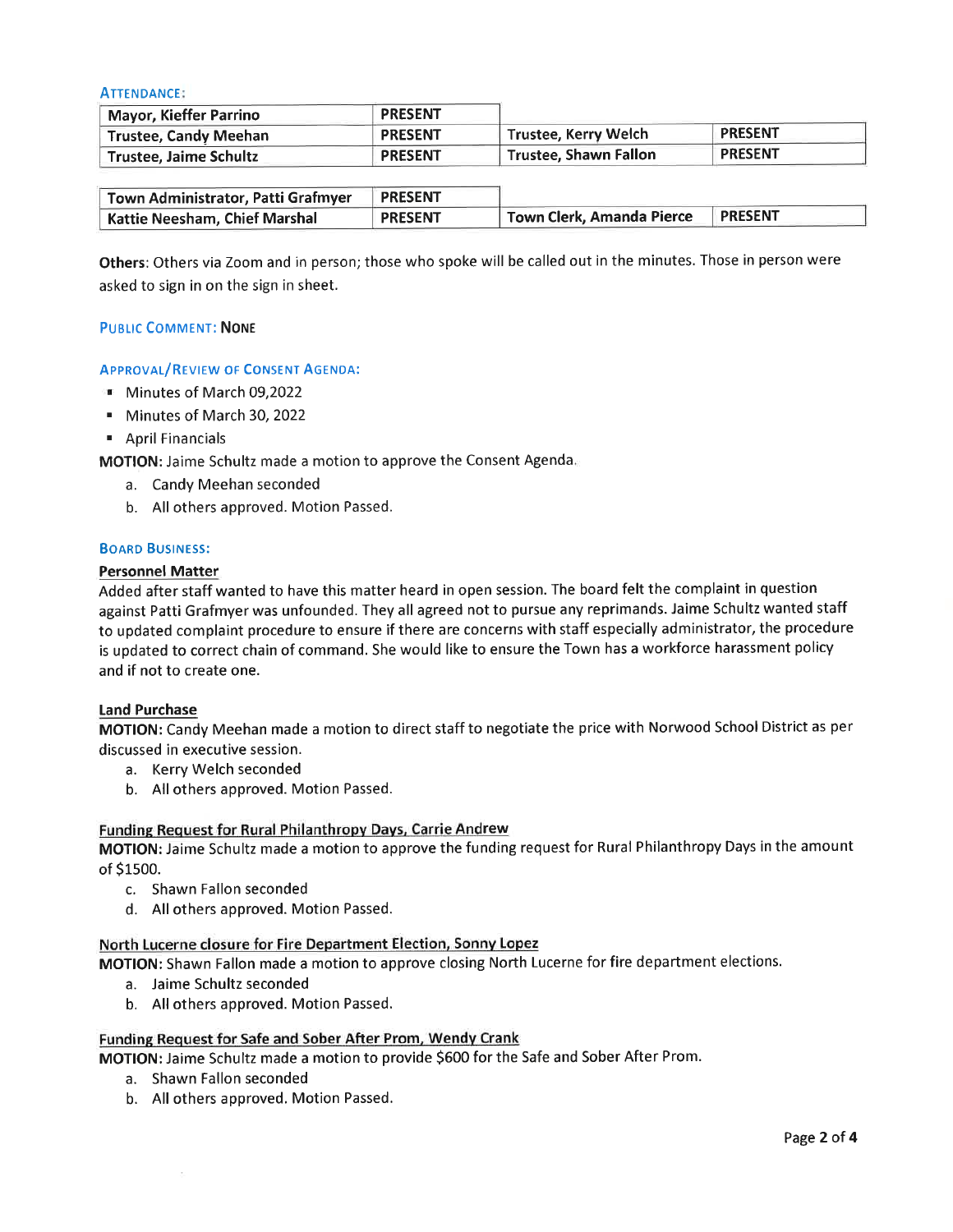# Special Event Liquor License, Norwood Park and Rec District

MOTION: Candy Meehan made a motion to approve the Special Event Permit for Norwood Park and Rec District.

- a. Jaime Schultz seconded
- b. All others approved. Motion Passed.

# Liquor License Renewal, Roudebush's Local Liquor located at 1565 Grand Ave

MOTION: Jaime Schultz made a motion to approve the liquor license renewal for Roudebush Local Liquor located at 1565 Grand Ave.

- a. Candy Meehan seconded
- b. All others approved. Motion Passed

# Resolution No 0413 Series 2022, RESOLUTION REGARDING POSTING LOCATIONS FOR NOTICE OF ORDINANCES AND PUBLIC MEETINGS

MOTION: Candy Meehan made a motion to approve Resolution No 0413 Series 2022 resolution regarding posting locations for notice of ordinances and public meetings

- a. Kerry Welch seconded
- b. All others approved. Motion Passed.

#### SPECIAL DISTRICT/STAKEHOLDERS:

EcoAction Partners, Solar Co-OP Lone Cone Library Update

#### STAFF REPORTS:

Public Works - Randy Horris, Public Works Director None

# Marshal Report - Kattie Neesham, Chief Marshal

None

# Administration - Patti Grafmyer, Town Administrator

CIRSA Board Training L0L on May 19th from 6p-8p. Amanda will send out a calendar invite. Any boards in the community are welcome to attend.

Todd Bittner asked about splitting a community shred day with the Town of Norwood. We would open it to the community to use as well.

MOTION: Kerry Welch made a motion to approve splitting a community shred truck with Norwood Public School

- a. Candy Meehan seconded
- b. All others approved. Motion Passed.

Share Triad contact information with Library board and fire board'

#### Special Committee Reports/Announcements:

Mayor Parrino - None

Kerry Welch - None

Jamie Shultz - Had concerns about mental health in the area. Would like to get a work session or meeting together to further discuss a "Crisis Protocol Checklist" that is easily accessible, so people do not have to go look for it. We will start getting a work session together with partners including Tri County Health, Wendy Crank, Behavioral Health Collaborative, Sheriff Office, Fire Department, UMC, Shelley Fourney, Mesa, Marshal, and anyone else interested. Staff will start looking at dates and see what can be arranged.

Candy Meehan - None

Shawn Fallon - None